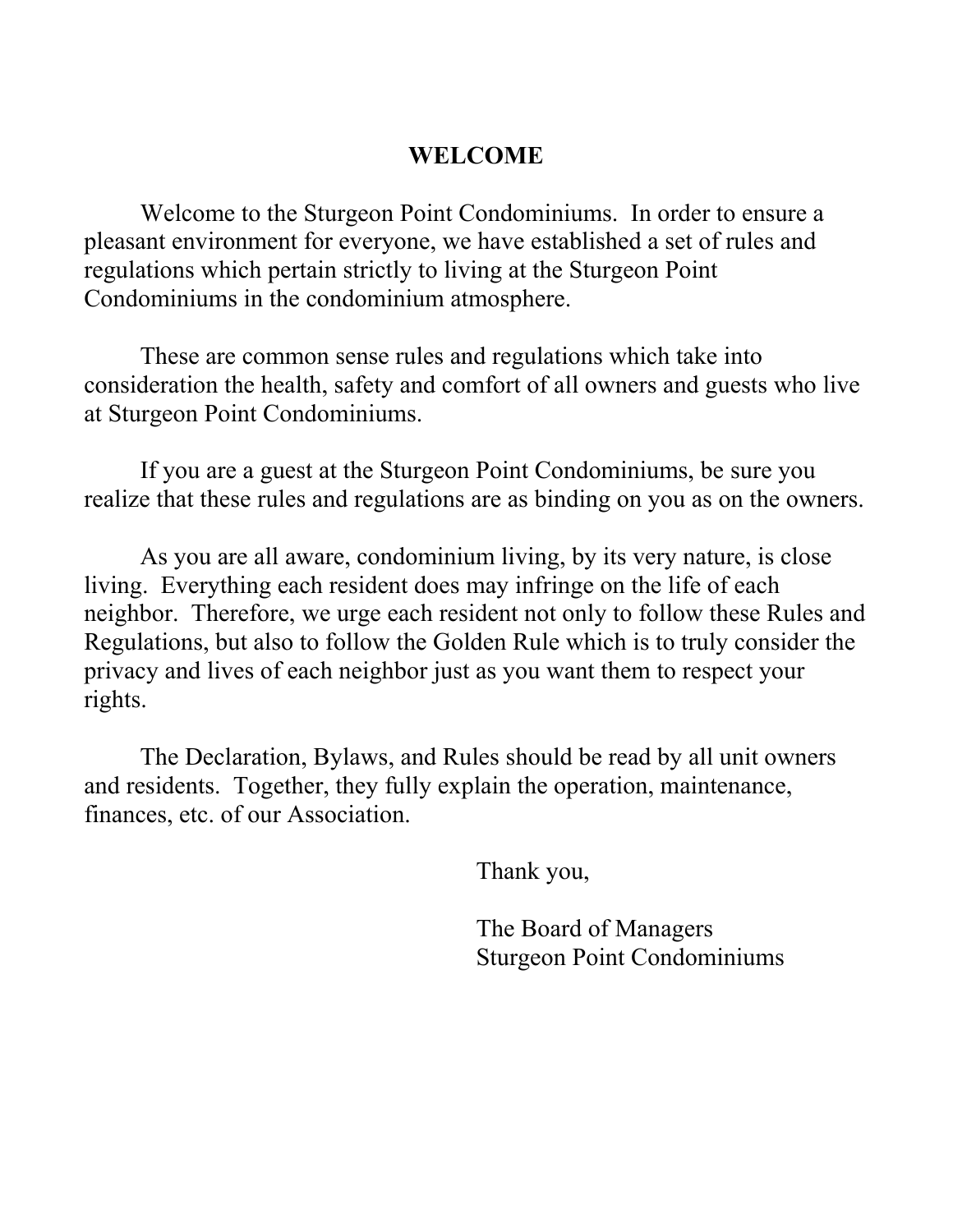### **DEFINITIONS**

Balconies/Porches: Lakeside deck accessible only from unit on second and third floors and lakeside concrete pad on ground floor units.

Common Areas: All other areas lakeside or street side not otherwise designated.

Common Decks: Lake front gazebo, pool area, and sundeck.

Guests: Social friends or relatives using the unit with the owner's permission.

Limited Common Areas: Street side ingress/egress porches.

Owner: Titleholder as reflected in the Ashtabula County Record of Deeds.

Renters: Occupiers of a unit, i.e. at least one week, but less than one year.

Tenants: Long-term renters, i.e. at least a one-year term of a unit.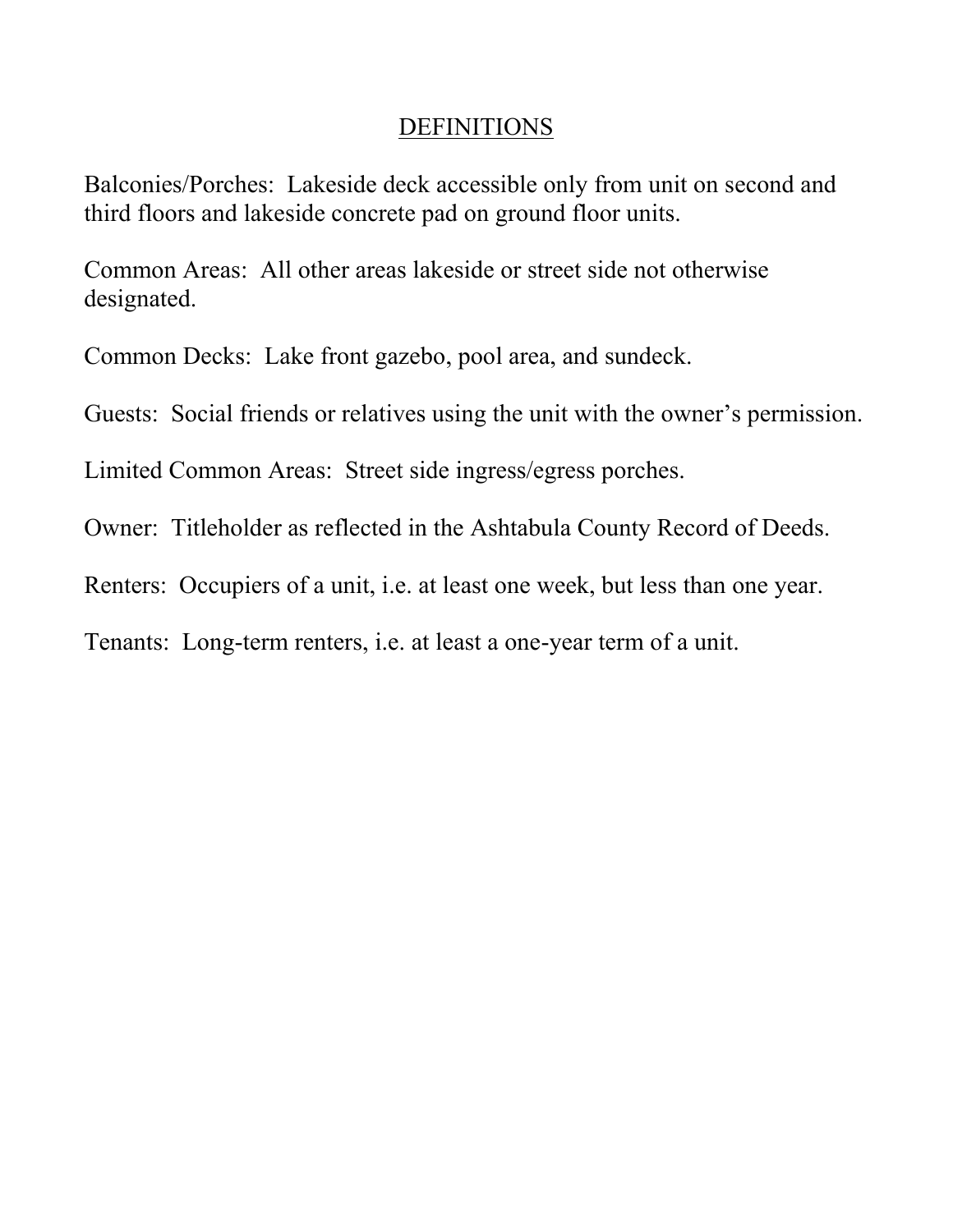## STURGEON POINT HOMEOWNERS' ASSOCIATION Rules and Regulations

## TABLE OF CONTENTS

#### Section Page

|       | Definitions                   |   |
|-------|-------------------------------|---|
| I.    | <b>Common Areas</b>           |   |
| II.   | 1. Swimming Pool Rules        | 3 |
|       | 2. Pool Violations            | 4 |
|       | 3. Drones Prohibited          | 4 |
| Ш.    | <b>Parking Regulations</b>    | 5 |
| IV.   | Pets/Service Dogs/Animals     | 6 |
| V.    | Sale of Units                 | 7 |
| VI.   | Unit Owner's Responsibilities | 8 |
| VII.  | <b>Rental Procedures</b>      | 8 |
| VIII. | Miscellaneous                 |   |
|       |                               |   |

### **DIRECTORY**

Emergency Information

| Police Department – Emergency | 911 or | 440-466-8196 |
|-------------------------------|--------|--------------|
| $Police - Non-emergency$      |        | 440-466-8765 |
| Fire Department               | 911 or | 440-466-4408 |

## Service Information

Ashtabula County Dept. Environmental Services 440-576-3722 (phone hours –  $8:00$  a.m. to 4:30 p.m.; walk-in hours –  $8:00$  a.m. to 4:00 p.m.) Emergency after hours: water – 440-257-6190

sewer – 440-576-9046

Dominion East Ohio 1-800-362-7557 Emergency: 1-877-542-2630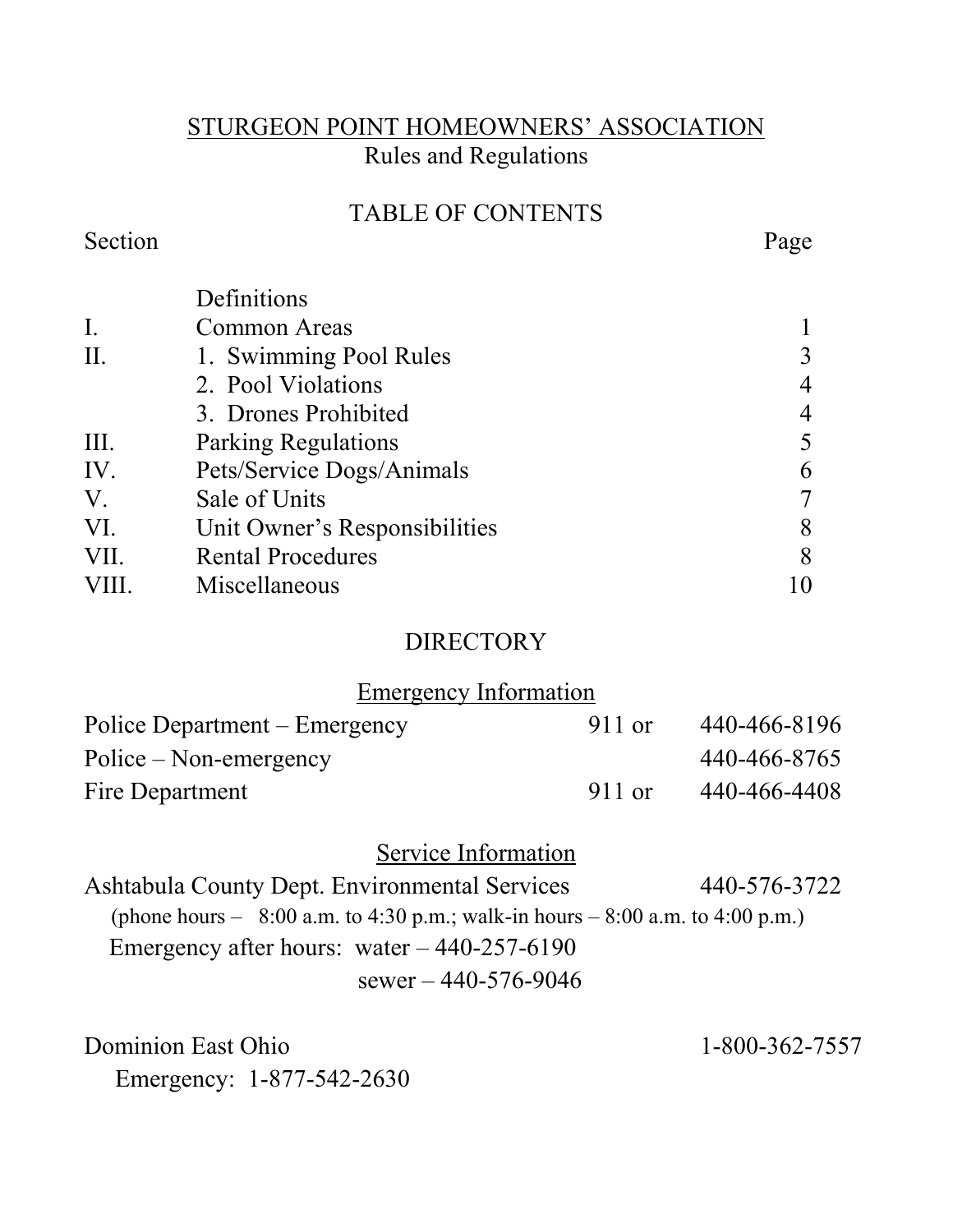| The Illuminating Company (customer service)<br>Emergency: 1-877-544-4847 | 1-888-544-4877 |
|--------------------------------------------------------------------------|----------------|
| Village of Geneva on the Lake Administration                             | 440-466-8197   |
| Time Warner Cable                                                        | 1-877-772-2253 |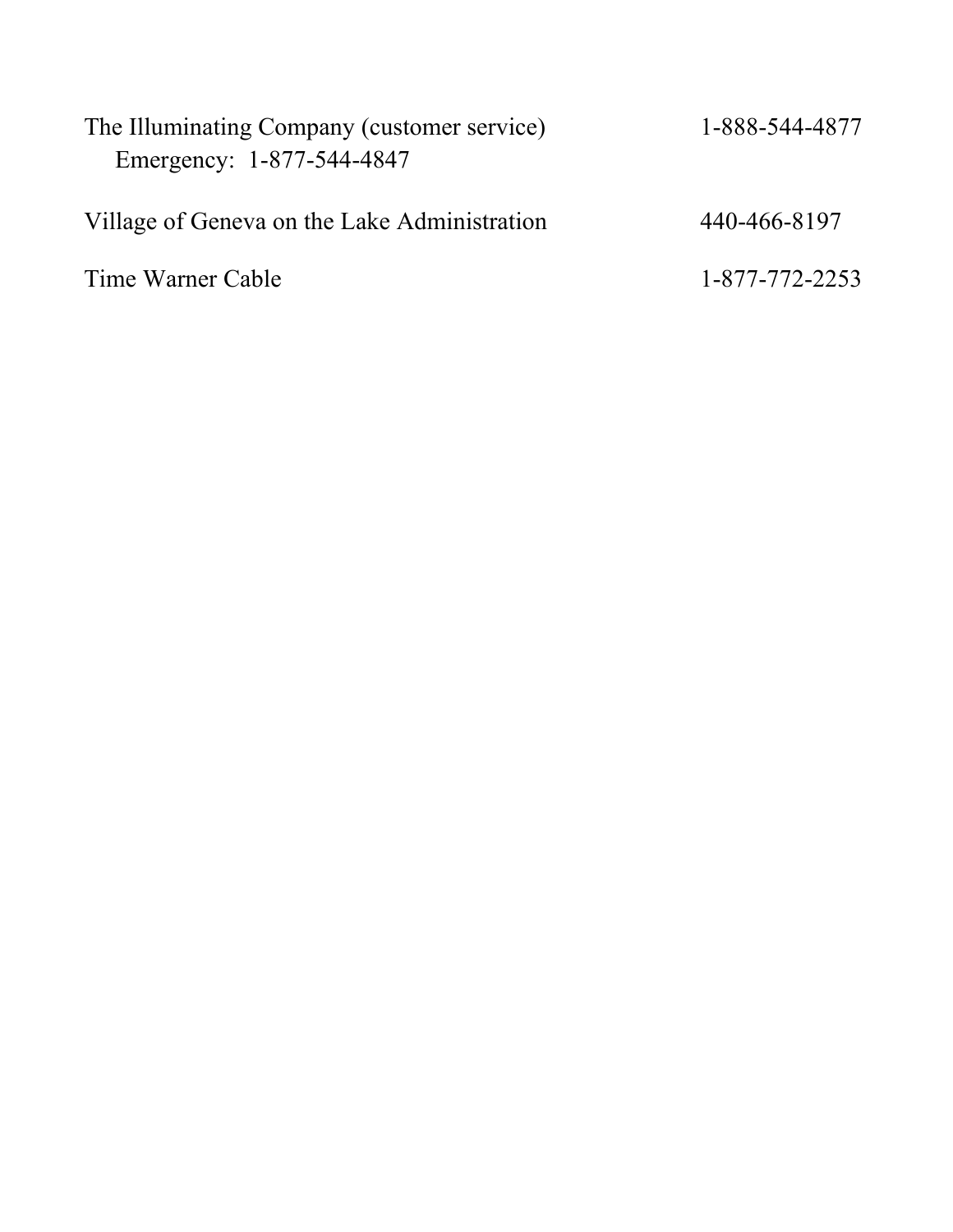### **Rules and Regulations of Sturgeon Point Homeowners Association**

### **I. COMMON AREAS**

A. General. All common areas are to be treated with care and with consideration for the other owners' and occupants' use of the common areas. No use of the common areas which would reasonably lead to their disfigurement, damage, or destruction is authorized. Only owners, tenants, guests, workmen and maintenance people are allowed in the common areas.

B. Noise. Excessively loud music, shouting or other noises are not allowed in/on the common areas. Particularly, noise levels should be reduced after 10 p.m.

C. Beach. The condominium beach is private. Only owners, tenants, guests, workmen, and maintenance people are allowed on the beach. The beach is to be kept clear of paper, plastic, metal, glass, animal waste and rubbish of any kind. Fishermen shall use caution when fishing from the beach while persons are swimming or sunbathing. No lifeguard will be provided. All persons swim at their own risk, and anyone who is not proficient in swimming must be supervised by someone who is. Climbing on Armour Stone is prohibited.

D. Gazebo. The gazebo is a common area and is subject to the provisions of paragraphs 1(A) and 1(B) above. The gazebo is to be kept clear of trash, animal waste and rubbish of any kind. The gazebo may be reserved by an owner or tenant for private parties or gatherings of no more than four (4) hours duration with a maximum of twelve (12) persons. Reservation lists shall be kept by the secretary of the Board of Directors/Managers on a first come, first served basis. Reservations may be made up to four (4) weeks in advance, and must be made at least one (1) week in advance. The persons(s) making the reservation shall be responsible for any damage resulting from such use,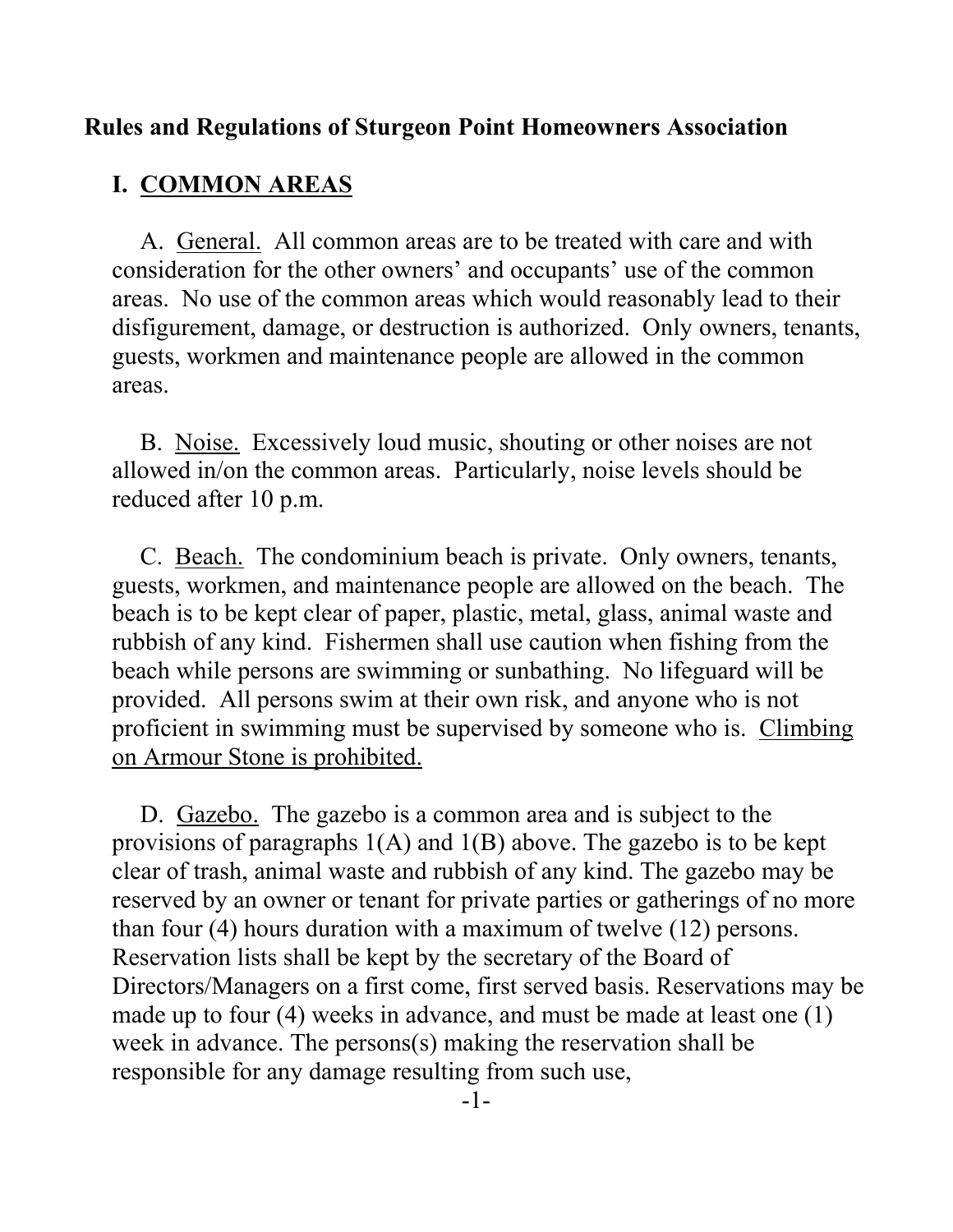and must return these areas to a neat and clean condition at the conclusion of the event. No event shall conclude later than 10 p.m.

E. Sidewalks. Sidewalks are to be kept clear of debris, animal or other waste. Toys or other obstructions are not allowed on the sidewalks.

F. Lawns. The condominium lawns are primarily decorative and should not be used excessively for ingress and egress or for play or sports activities that may impair their appearance. The lawns are to be kept clear of all debris, animal or other waste, rubbish, toys.

G. Bicycles. No bicycles, skateboards, rollerblades, or like recreational devices shall be ridden on the grass or walkways. Bicycles and other toys should not be left unattended and must not be left where they obstruct sidewalks and stairways. Please keep bicycles locked and attach the name, condominium number, and telephone number of owner to the bicycles.

H. Ice Removal. Do not use salt as it pits the concrete sidewalks and damages the paint and wood of the stairs. For ice protections use ice melt or melt-away.

I. Neglected Items. Items left in any of the common areas overnight or longer, except for bicycles parked under the stairways, will be removed and disposed of.

J. Children. Children play at their own risk in the common areas and must be supervised at all times by a responsible individual.

K. Laundry. Hanging of laundry (towels, rugs, clothing, etc.) in any of the common areas or in any of the limited common areas (i.e. decks and porches) or from balconies is prohibited.

L. Car Maintenance. Car maintenance is not permitted.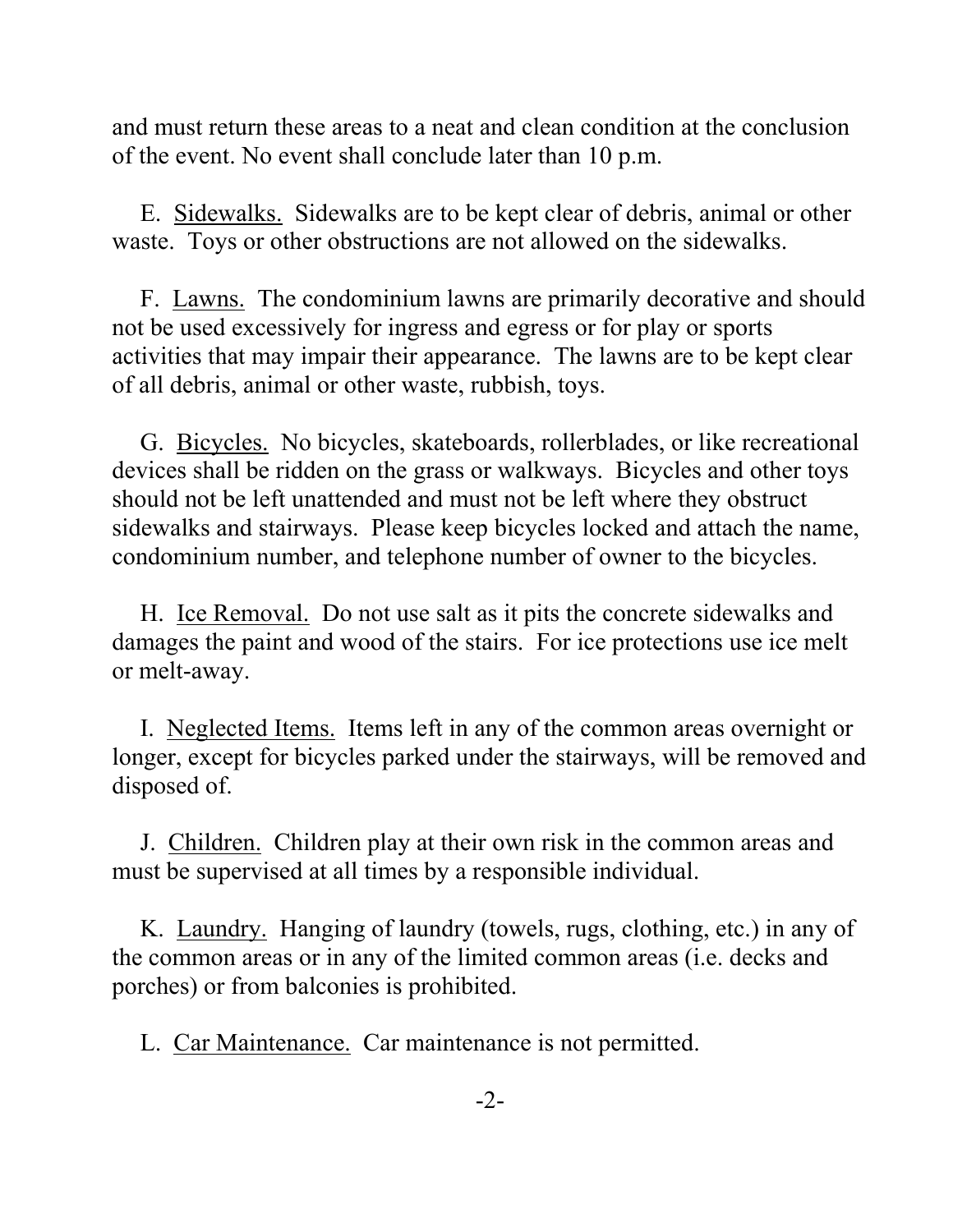# **II. SWIMMING POOL RULES**

# **1. POOL RULES**

A. Lifeguards. There are no lifeguards on duty. All persons swim at their own risk. An experienced swimmer must accompany an inexperienced swimmer.

B. Hours. Regular swimming pool hours are from 8 a.m. to 10 p.m. for weekdays and 8 a.m. to 11 p.m. for weekends. All pool use is subject to closing for repairs, cleaning, emergencies, or Association-sponsored events.

C. Pool Capacity. Owners and their guests are asked to cooperate in limiting guests so that overcrowding does not occur. Any member of the Board of Managers has the immediate authority to limit the number of persons in the pool at any time.

D. Children. Children under 12 years of age must be accompanied by a responsible adult. Children in disposable diapers are not permitted in the pool. Plastic pants are required for children not potty trained. Plastic toys only are permitted in the pool areas. Rafts or flotation devices are permitted only during periods of slow use except for safety flotation devices for children. No Frisbees are permitted in the pool area.

E. Food and Beverages. No food or beverages in pool or within 3 feet of pool edge.

F. No glass items of any kind on the deck and concrete area.

 G. Conduct. No running or horseplay is permitted. All persons coming from the beach area must wash off all sand before entering the pool area or any other common areas.

H. Swimming Attire. Proper swimming attire must be worn by everyone using the pool.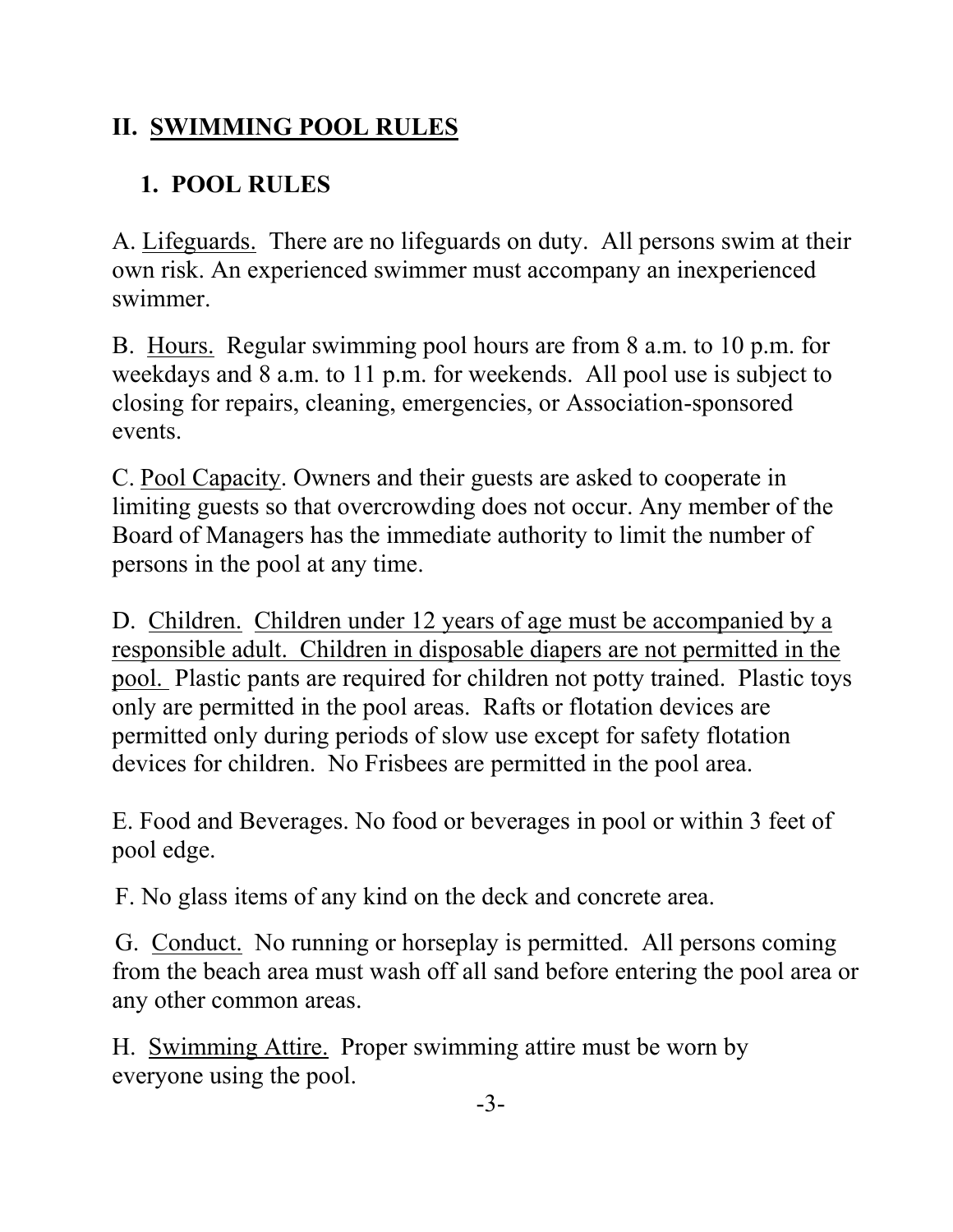I. No Diving. No diving in the pool. Maximum pool depth is 54 inches and minimum pool depth is 42 inches.

J. Pool Tags. Numbered pool tags are to be used AT ALL TIMES by owners, guests, renters, and tenants when in the pool, or on the decks.

K. No Music at the Pool (use ear buds) (Other than board sanctioned functions.)

L. No Smoking on the concrete pool area

# **2. POOL VIOLATIONS**

Any party violating the above pool rules may be expelled from use of said facilities by any Board of Managers member for a minimum of three (3) days.

# **3. DRONES PROHIBITED**

The use of unmanned aircraft, i. e. drones, is not permitted on Sturgeon Point property, except for commercial purposes and only if preauthorized by the Board. Commercial purposes include a real estate agent using the drone to record pictures of our condos and the lake. The Board must give prior approval before a drone can be used for any purposes. Otherwise, no use of unmanned aircraft, i. e. drones, is permitted at Sturgeon Point.

# **III. PARKING REGULATIONS**

A. Limits. There are two (2) parking spaces available for each unit. All occupants are to be considerate of the needs of the unit owners. If an occupant's guests are occupying spaces to the exclusion of other unit occupants, it is the occupant's responsibility to get his guest's vehicles moved to another location.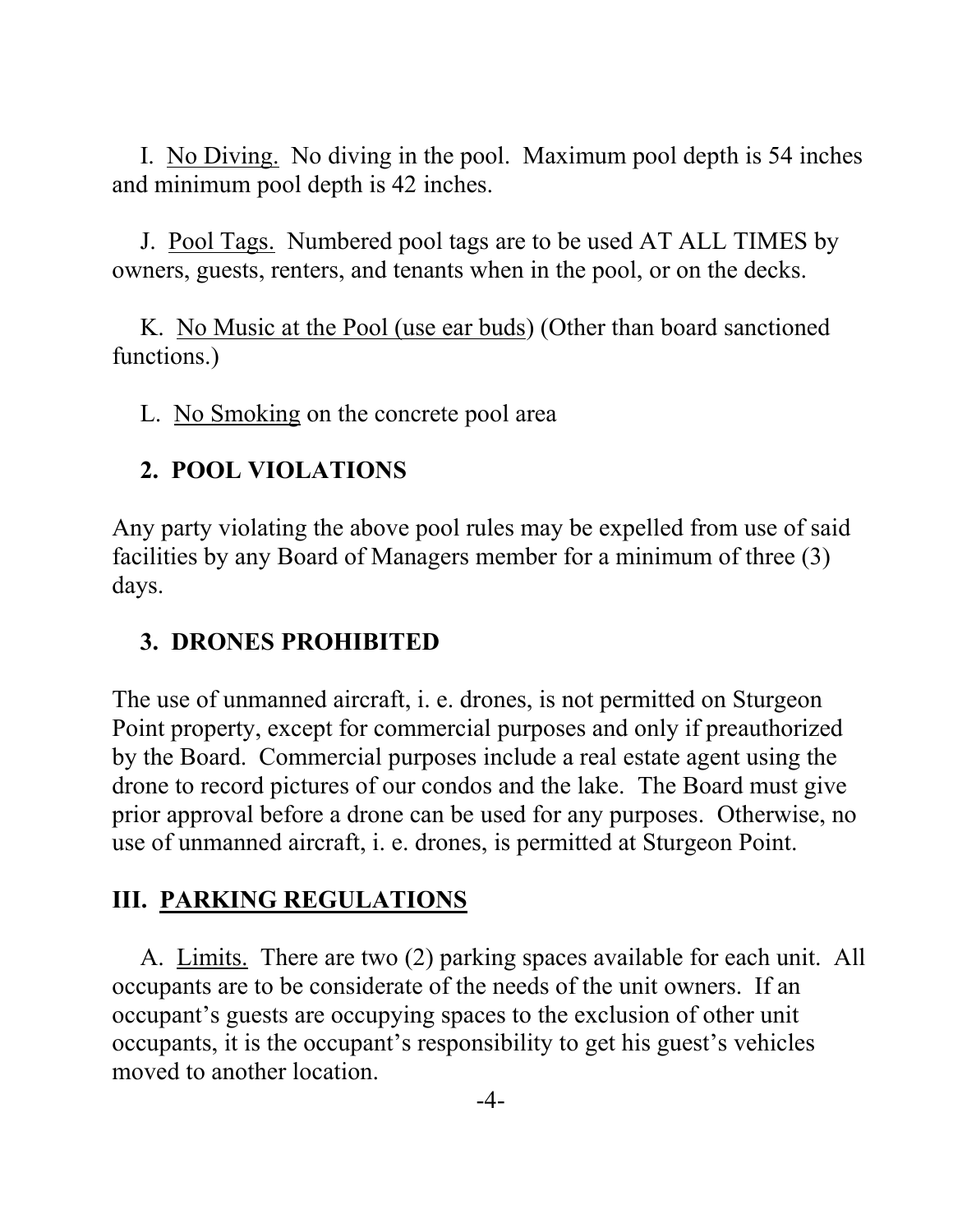B. Trailers, RV's, Trucks. A vehicle which takes up more than the two (2) parking spaces available to each unit is prohibited. If a car and trailer can be fit into two available spaces, such parking will be permitted, subject to the occupancy limits above. Trailers, boats, etc. shall not be left in the parking lot for more than two (2) weeks. Long-term storage of such vehicles on the premises is prohibited. Vehicles over 6,500 pounds or with more than two (2) axles are prohibited.

C. Miscellaneous. No parking on sidewalks or lawns is permitted. Motorcycle kickstands must be blocked with a piece of wood to prevent asphalt damage. No inoperable vehicle or vehicle without a valid license plate may be left in the lot for more than 72 hours. All occupants' vehicles must display a condominium parking permit on the windshield, during holiday weekends.

D. Speed Limit. The speed limit in the parking and access area is 10 m.p.h.

E. No Parking Areas. There shall be no parking or driving motor vehicles on any grass area.

F. Car washing on the premises is prohibited.

G. Mechanical repairs, oil changing and antifreeze changing are prohibited on the premises.

H. Vehicles parked or stored on blocks are prohibited.

I. No motor vehicles may be parked in the entrance ways.

J. Vehicles on the property may not cause excessive noise.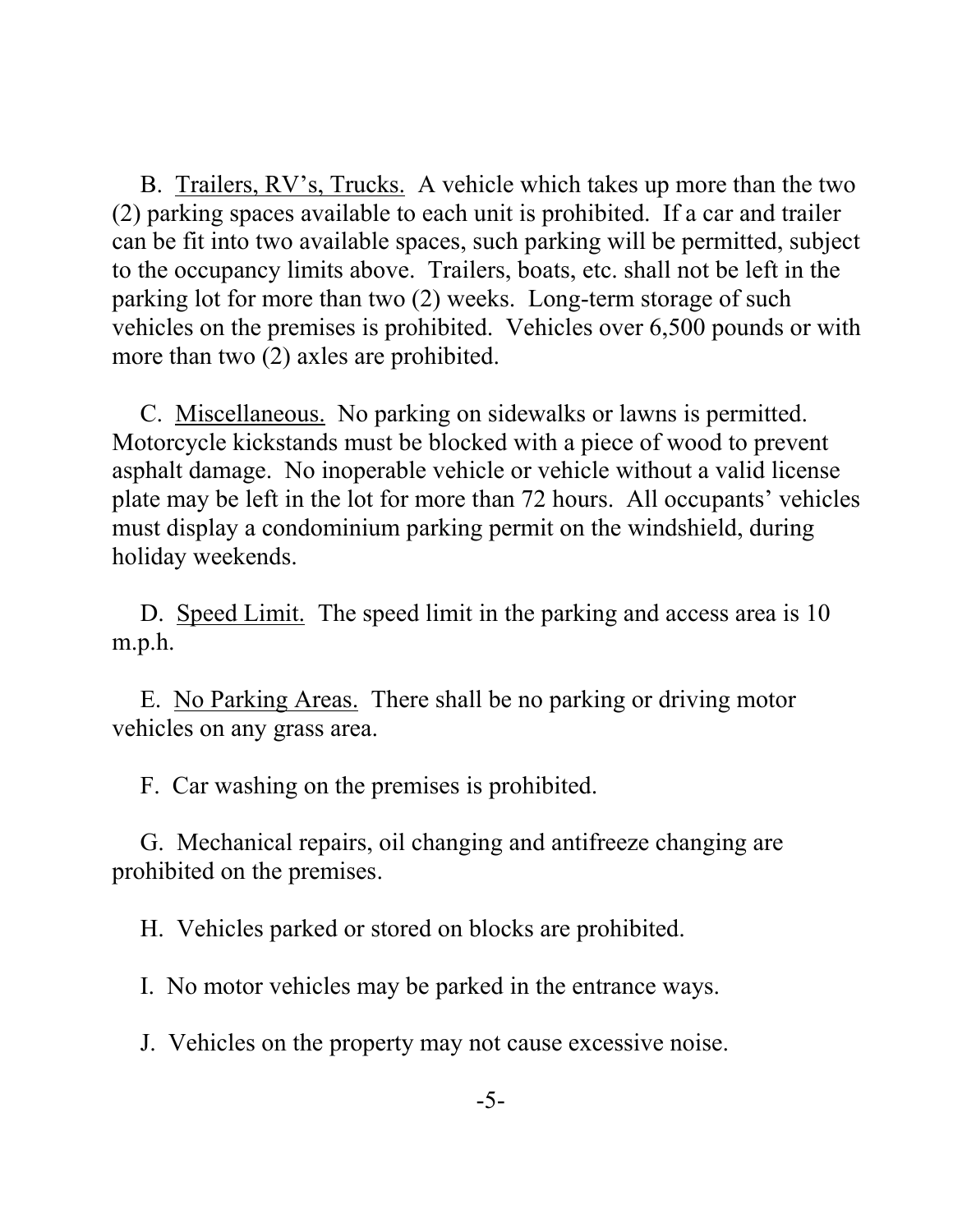K. Any violations of the above parking regulations will result in the vehicle in question being tagged and/or towed at the vehicle owner's expense.

L. Violations of the above regulations are enforced by the Association through any member of the Board of Managers. Residents' assistance in notifying the Association of violations is welcome. To do so, contact the Board with the necessary information below, follow up your call in writing, indicating their address, listing your name, the violation, the type and color of the car, along with its license number, date of the violation and the location. Anonymous complaints will not be responded to.

M. Handicapped parking spaces are available and marked. Please contact a board member if additional accommodations are needed.

## **IV. PETS**

A. Limitations. Only one (1) pet per unit is permitted at Sturgeon Point Condominiums.

B. Conduct. Excepting service animals, all dogs on condominium grounds shall be kept on leashes. All animals shall be prohibited from lakeside common areas and unit decks from May 1<sup>st</sup> to October 1<sup>st</sup>. At all other times pets may be on lakeside decks *only* when occupied by owner.

C. Waste. Animal waste is the responsibility of the pet owner. All common areas shall be kept free of animal waste. Animals should use condominium property on the south side of Lake Road or the devil strip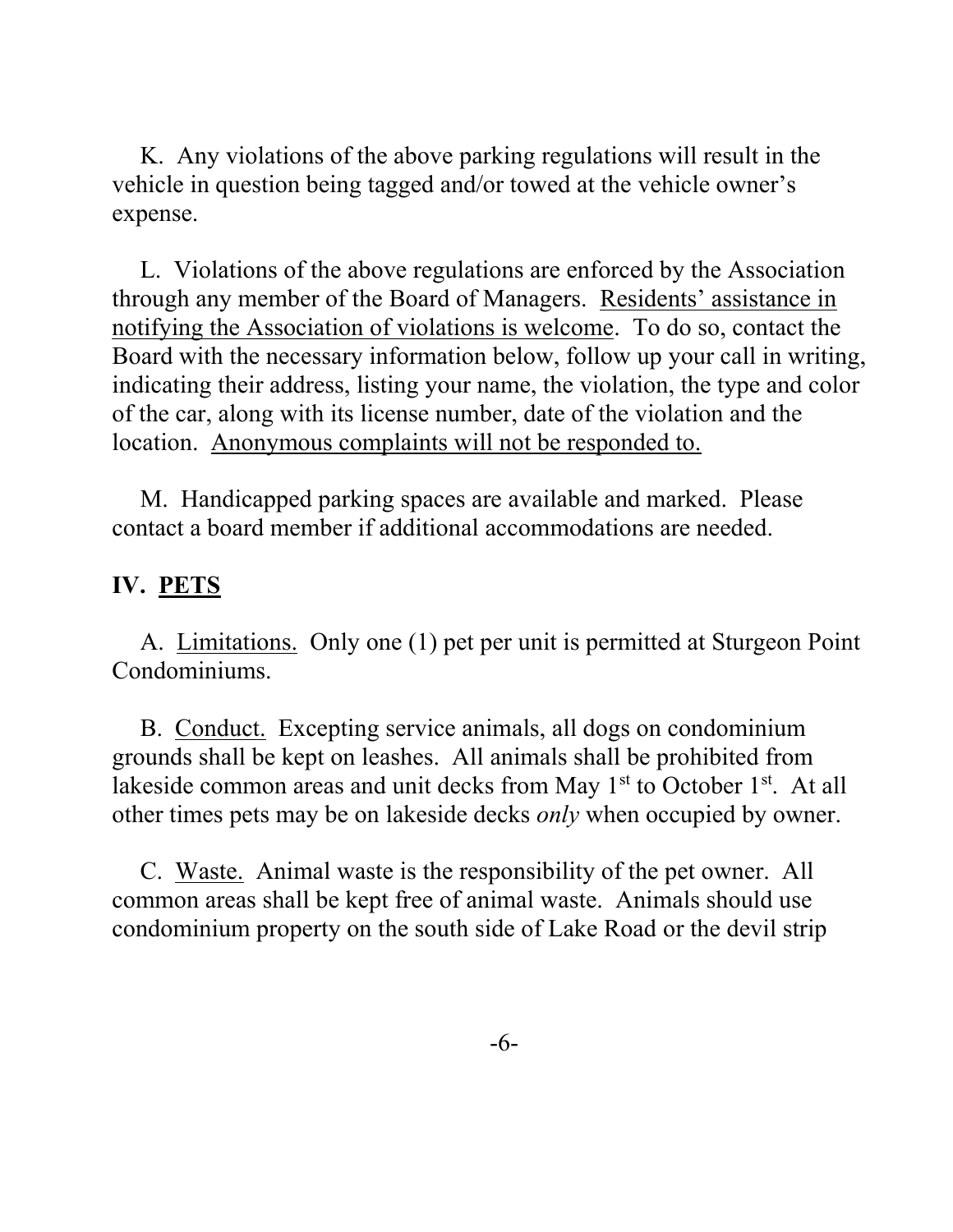between the street and sidewalk. Violators may be fined \$25 in addition to clean-up costs. Owners may be assessed the fines of his tenants or guests if fines are not promptly paid.

D. Chains. Pets may not be chained in the common areas.

E. Renters may have no pets.

F. Owners must control their pets so as to avoid barking, whining, or other offensive noise.

G. Service dogs/animals. The board will permit service dogs/animals if needed by an owner. The board requires a physician's/health care provider's written acknowledgement that the individual requires a service dog or animal. The acknowledgement does not need to indicate the health concern that requires a service dog or animal.

#### **V. SALES OF UNITS.**

A. General. As is set forth in the bylaws, the Owners' Association has a "right of first refusal" whenever a unit owner offers a unit for resale. All owners who wish to sell their units should be mindful of the need to put the Association's right to do so into any sales agreement as a contingency, so as to avoid possible litigation. All sale agreements shall contain a copy of current bylaws, rules and regulations.

B. Waiver. The Board of Managers may waive the Association's right of first refusal in writing upon application of a selling owner. Such waiver is solely within the Board's discretion.

C. Signs. Realtor's signs or sales signs of any type are not permitted without the prior consent of the Board of Managers.

D. Fees. There is a \$200.00 fee for HOA transfer.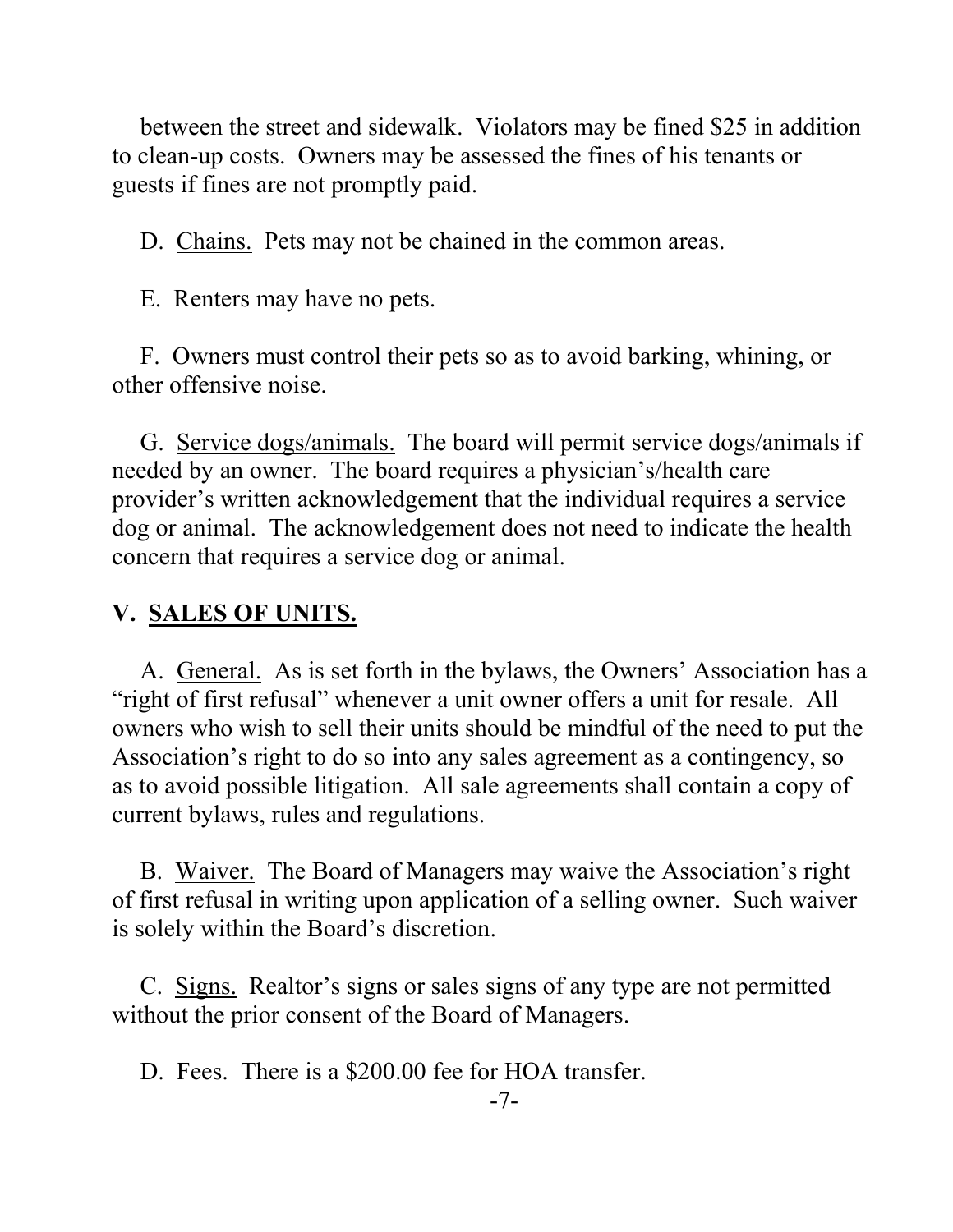## **VI. UNIT OWNER'S RESPONSIBILITIES**

A. Delinquent Fees. Each monthly condominium fee not paid by the  $10<sup>th</sup>$  of the month will incur a \$20 late charge. For each successive month in which the fee is not paid, the late fee shall increase by an additional \$20. If not paid within 30 days of the first due date, a lien for fees and late fees may be filed against the unit in question. All legal fees and costs shall be assessed against the owner and his unit as well. Delinquent assessment shall be cause for the Board of Managers to institute foreclosure proceedings.

B. Responsible Person. The unit owner(s) is responsible for his own conduct and for that of his guests or tenants. Any unit owner who violates, or whose guest or tenant violates, any of these Rules and Regulations, shall pay (1) all damages, costs of cleaning, or repairs involved in the violations, and (2) a fine of up to \$100 for a first violation in a 12-month period, and up to \$250 for a second violation in a 12-month period and up to \$500 for a third violation in a 12-month period.. Fines, if unpaid, will be filed as a lien against the unit, along with all legal fees and costs. Failure to pay fines shall be cause for the Board of Managers to commence foreclosure proceedings. If the same rule is violated more than once time in a 12 month period, the  $2<sup>nd</sup>$  violation is a fine of \$500.00, the  $3<sup>rd</sup>$  violation will be a fine of \$1,000.00. The Board also reserves the right to suspend an owner's or occupant's right to use the pool, deck, or gazebo for up to 12 months if a violation results in damage to these areas.

# **VII. RENTAL PROCEDURES.**

- A. Definitions. For the purpose of all of the Rules and Regulations of the Association:
	- 1. **owners** are those persons who are the record title holders of the units.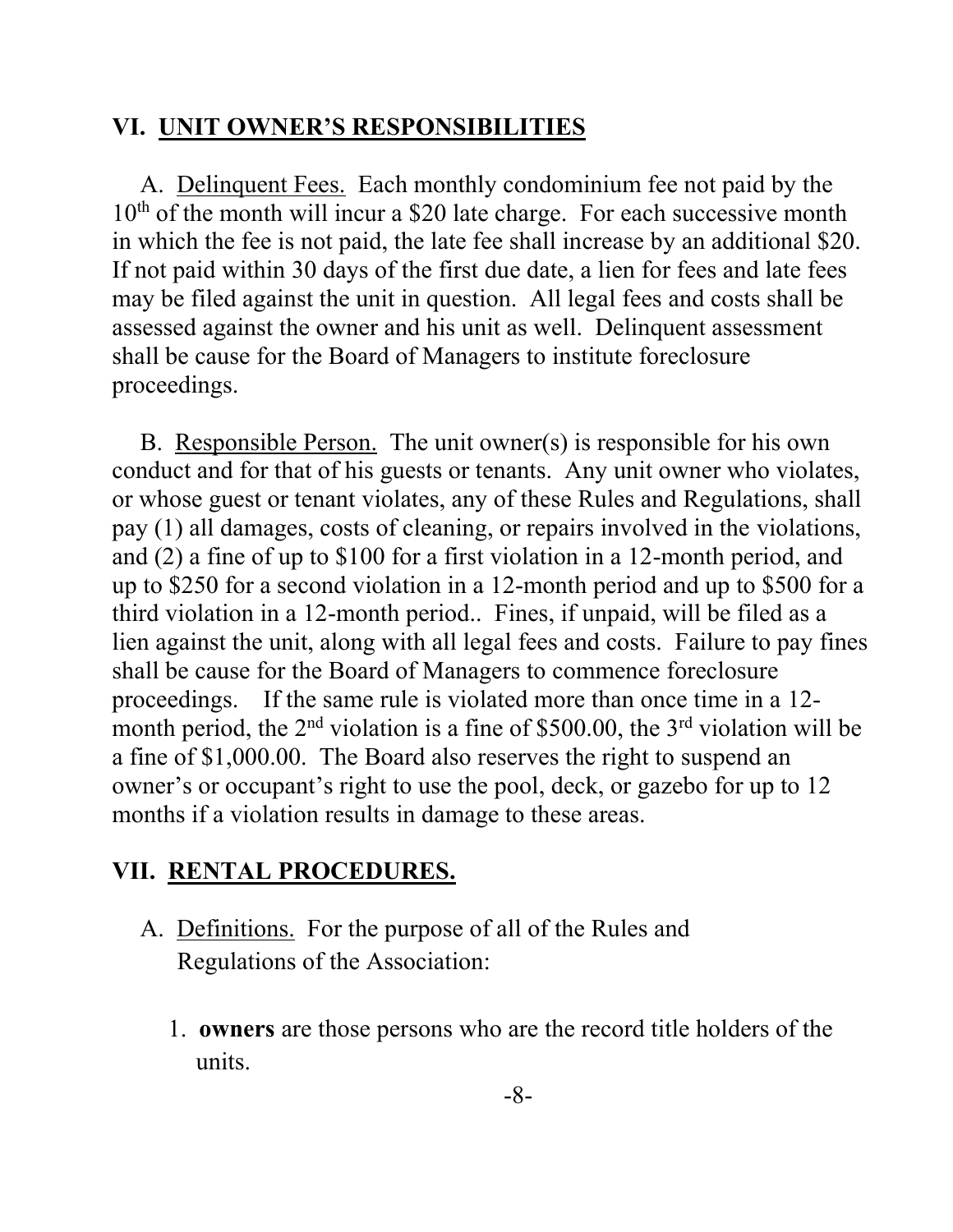- 2. **occupants** are owners or tenants.
- 3. **tenants** are long-term renters (i.e. at least a one-year term) of a unit.
- 4. **Guests** are either social friends or relatives using the unit with the owner's permission or are short-term renters (i.e. one week to one year) of the unit. Short-term renters and their guests shall not exceed the occupying limit for the unit and use of the common areas.

B. Term. Leases of less than seven (7) consecutive days' duration are not permitted. A person may rent a unit for less than seven (7) days, but only one rental per seven (7) day period is allowed.

C. Procedures. Only leases on the form or forms authorized by the Board of Managers are allowed. All renters must be given a copy of these Rules and Regulations by the unit owner. A copy of each lease must be given to the Board of Managers.

D. Occupancy Limits. No rental of a unit which results in an excessive number of persons occupying the unit overnight or longer is allowed. "Excessive" means in the case of one bedroom units, more than four (4) persons, excluding children under 12; and in the case of two bedroom units, more than six (6) persons, excluding children under 12; and in the case of three bedroom units more than eight (8) persons, excluding children under 12 years.

E. Responsibility. The owner of any unit is completely responsible and liable for any act or omission on the part of a tenant or guest.

F. Camping, RV's, etc. Owners, tenants and guest are not allowed to camp out on the grounds of or occupy a recreational vehicle on the grounds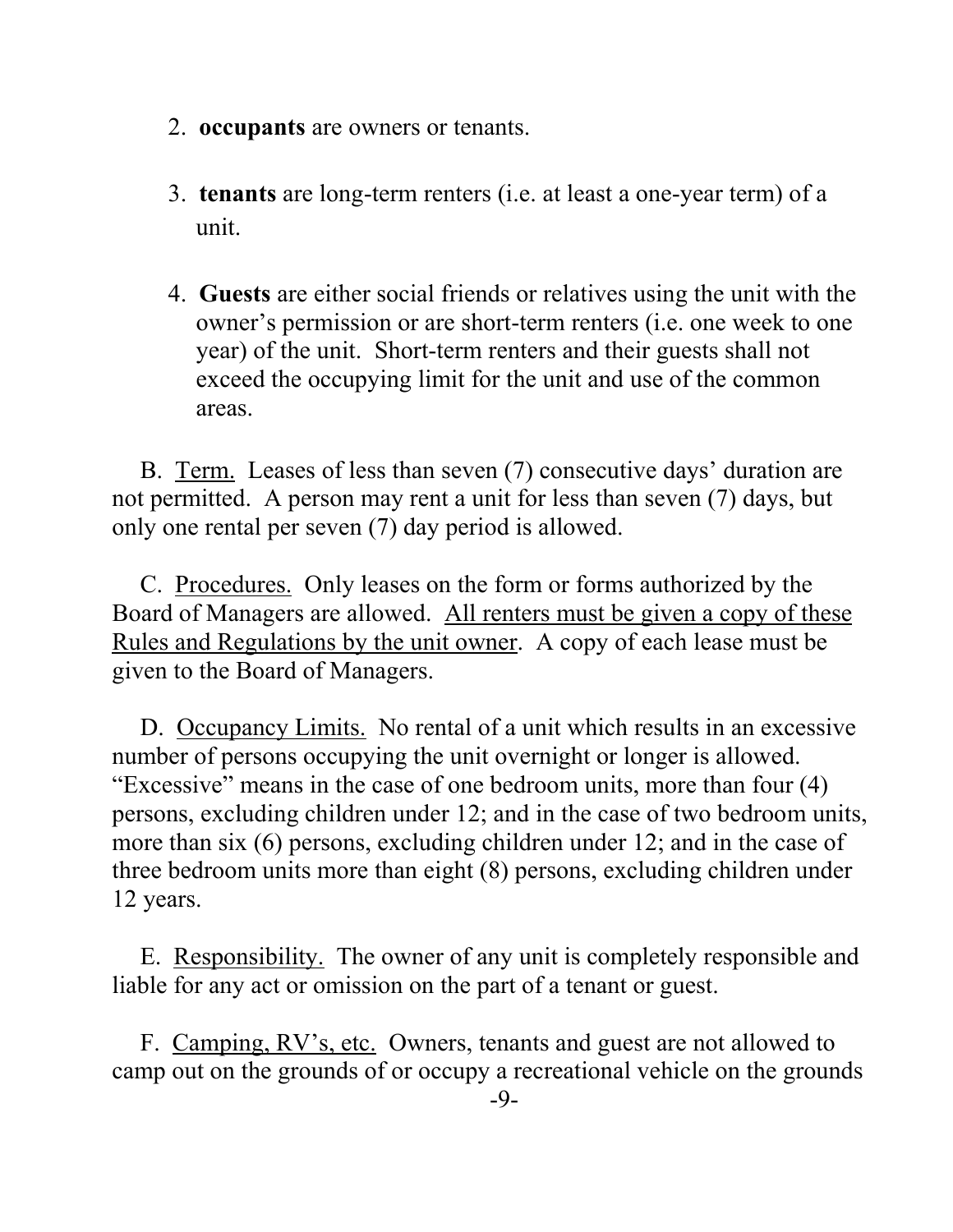of the condominiums. Owners, tenants and guests are to sleep in the unit, subject to the occupancy limits set forth above.

G. Rights to Use of Facilities. Owners who rent/lease their unit relinquish their own right to use all common areas including the pool, beach, deck and parking during the period the unit is leased.

H. Pets. Short-term renters may **not** keep pets in the unit. Exceptions for service dogs/animals.

## **VIII. MISCELLANEOUS**

A. Garbage. Garbage must be bagged and placed in the dumpsters. Garbage must not be left on porches, decks, or sidewalks. Large items of rubbish such as old furniture, mattresses, appliances, etc. must be removed from the premises at the owner's expense.

B. No Open Flame Grills permitted. This includes barbecue, gas, charcoal, hibachi or propane grills. Only electric type can be used. No outdoor fireplaces.

C. Balconies and Porches. No objects shall be affixed to or hung on the lakeside balconies or porches or their railings, including planters or flowerboxes. Railings are to be kept clear of any and all objects. Excepting the U.S. flag or military service flags.

D. Buildings and Building Exteriors. No object or decoration shall be affixed to, applied to, or painted on the exterior of any condominium building without authorization of the Board of Managers. Unit owners shall not paint the exterior of the doors or windows of their units.

E. Windows. Broken windows and sliders are the responsibility of the unit owner. Damaged windows and/or frames must be replaced with identical materials and must be installed in the same location and manner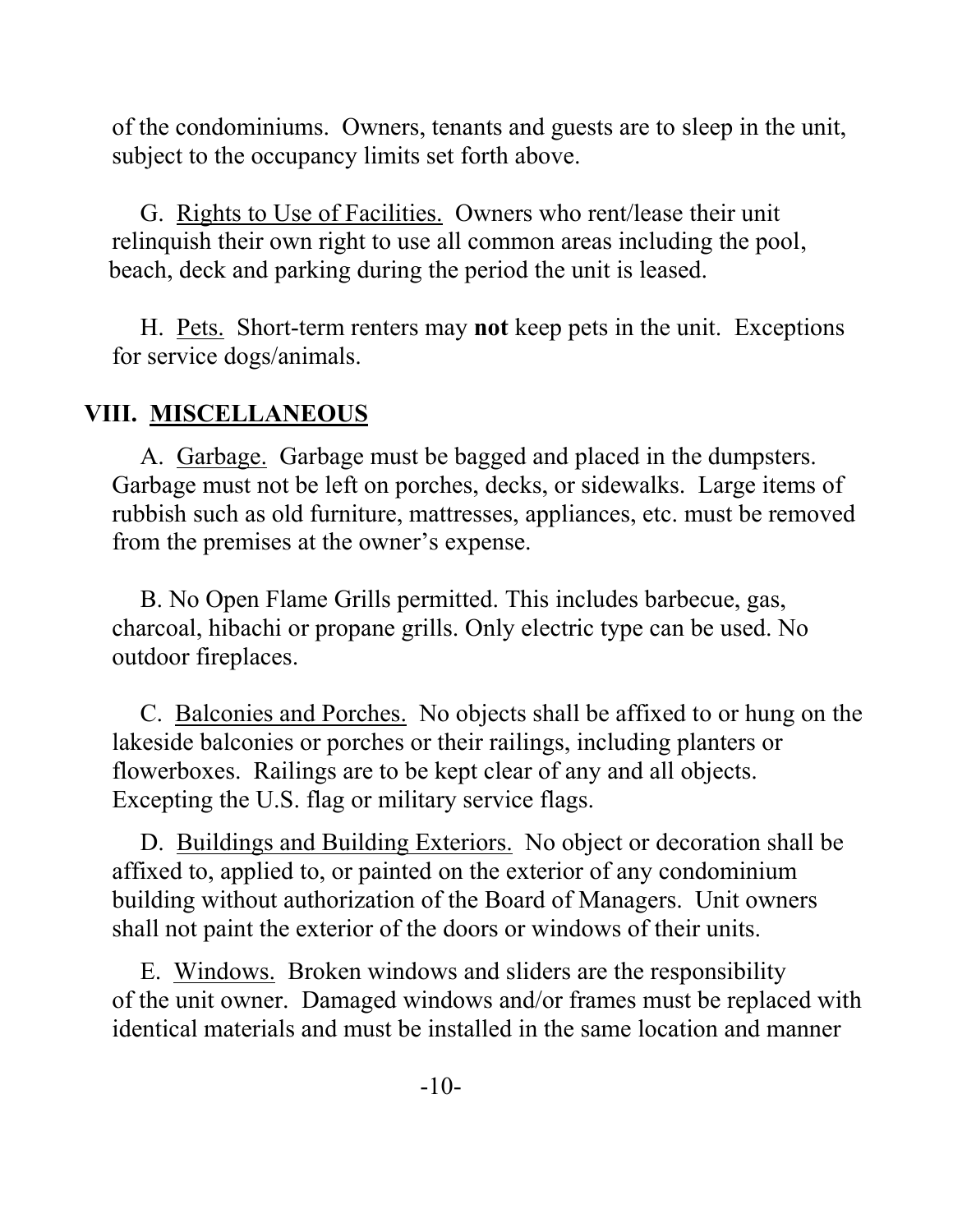as the originals. If identical materials are no longer manufactured or commercially available, prior permission of the board must be obtained before using substitute materials (non-identical).

F. Appliances, Plumbing, Electrical. Difficulties or problems with appliances, plumbing, or electrical systems in each unit are the responsibility of the owner. If your HVAC system requires a new supply line, you will need to get prior plan approval from the Board before puncturing any walls. All cost of any approved project is the responsibility of the owner.

G. Damage to Unit. Casualty or damage occurring within a unit to its contents is generally the responsibility of the owner. The Association's property insurance does not cover such losses. Please check your own insurance coverage so that there are no insurance lapses. In May of each year, a copy of the declarations page of the insurance policy of the owners of each unit shall be provided to the Board Secretary, naming Sturgeon Point Homeowners Association as an additional insured.

H. Christmas Trees. Due to the potential fire hazard, live Christmas trees are not permitted. Anyone found to have a live Christmas tree will be responsible for its immediate removal and assessed the cost of any additional hallway cleaning that may be required to remove tree needles and other such debris caused by bringing the tree into or removing the tree from the building.

I. Interior Fireplaces. Must be approved by the Board as safe and properly installed.